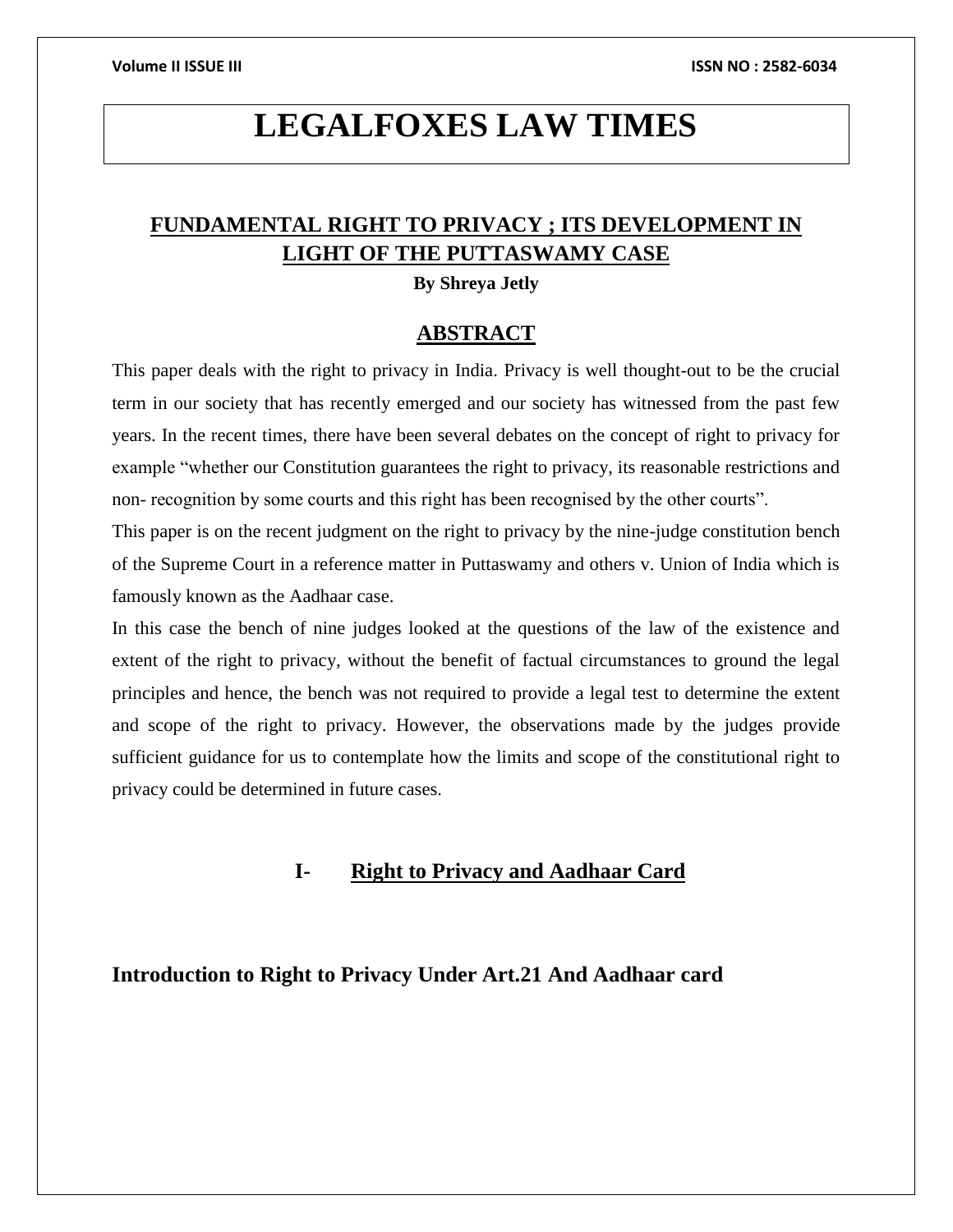Right to Privacy is a very important part of Art. 21 of the Constitution of India. It is also an integrated part of the constitution of India. As said by the Supreme court Article  $21<sup>1</sup>$  is the heart of the Fundamental Rights.

Right to Privacy is exactly not guaranteed under the Indian Constitution but through various judgments, Indian courts have construed the other rights in the Constitution as "giving rise to a right to privacy under Article 21 of the Indian Constitution with other, the right to life and liberty".

The rights for instance protection from trespassers into family and home life, control of sexual and reproductive rights and communications secrecy such as Doctor - patient communication, Lawyer-client. are involved in right to privacy.

The is no particular definition of right to privacy, in simple language it can be defined as "the right of a person to be free from any unwarranted publicity".

Right to privacy is an important aspect for the development of individual idea's and an individual relationship with other individual and with the society.

Aadhaar is the largest biometric identity programme in the world introduced by Unique Identification Authority of India (UIDAI) that was implemented in 2010. The scheme is available to any Indian citizen or any person who is a resident in India. This card consists of a 12-digit identity number based on their biometric information (including all 10 fingerprints, iris scans, and a facial photograph) and demographic data (including address, name, family name, and date of birth).

This card has become mandatory for availing various benefits such as system, used for the distribution of food rations and fuel subsidies to poor in India. Now a days it is also used for getting a SIM card and opening of bank accounts in India.

Aadhaar card by the income tax department became mandatory for filing the income tax return due to which the former Karnataka High Court Judge K.S Puttaswamy in the year 2012 filed a writ petition in Hon'ble Supreme Court of India challenging the validity of Aadhaar card and he also challenged the central government's decision for making Aadhaar card mandatory for availing rights and public services with the help of Aadhaar card. With this case 26 other petitions were tagging along for challenging this scheme.

<sup>&</sup>lt;sup>1</sup>The Constitution of India, art21.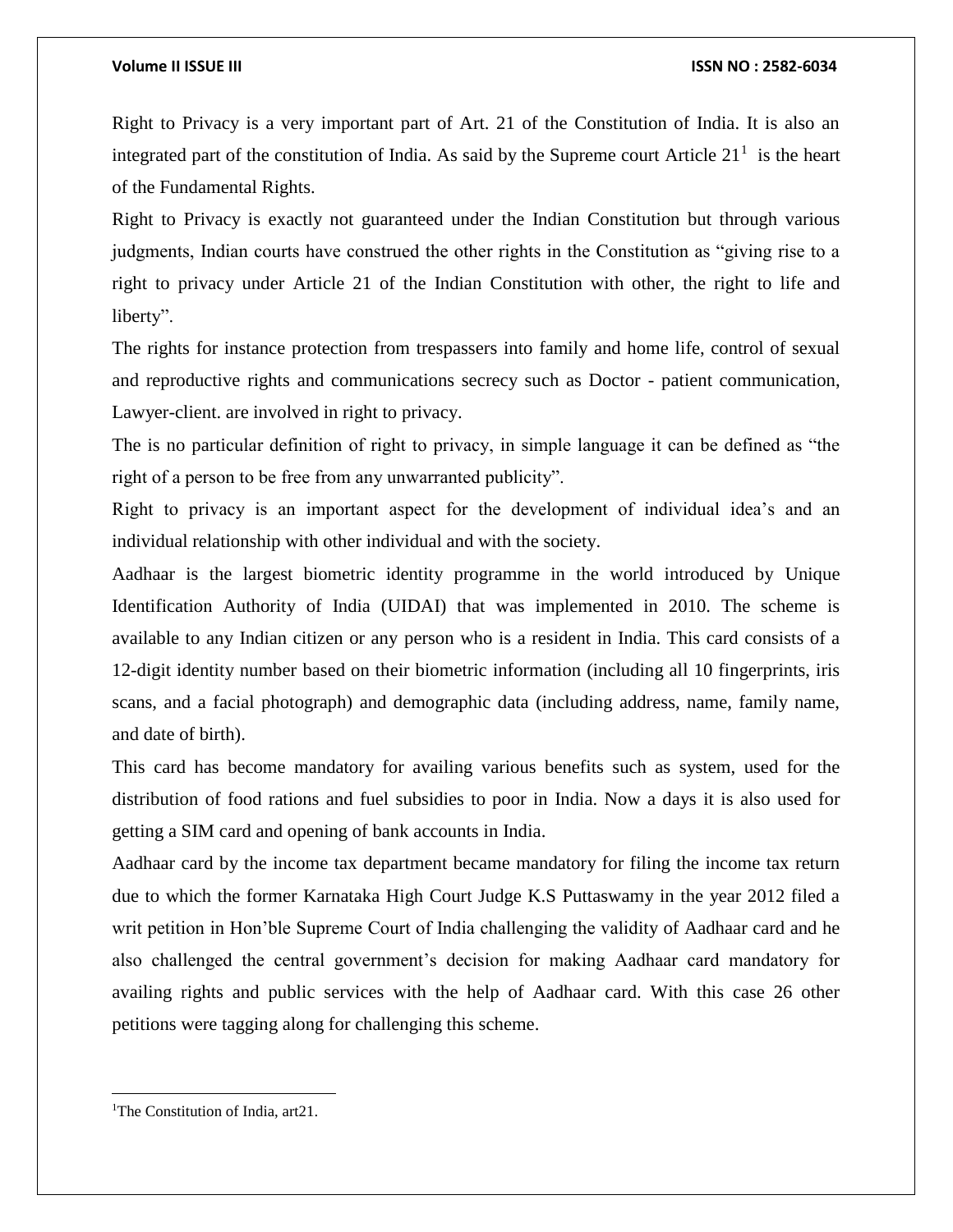### **II- Right to Privacy**

### **Indian Constitution**

The basic structure of the political system under which its people are to be governed is laid down by the Constitution. It establishes the main organs of the state that are legislature, executive and judiciary and it also defines their powers, demarcates their responsibilities and regulates their relationships with each other and with the people.

The task for preparing the Constitution of India was entrusted to the Constituent Assembly which met for the first time on 9thDecember, 1946. Various committees to draft the different articles of the Constitution were appointed by the assembly. The basis on which a draft of the new Constitution of India was prepared in February 1948 by the reports formed by these committees. The final shape was given on 26th November, 1949 came into force on 26th January, 1950.

### **The Preamble of the Constitution**

The Preamble is of supreme importance. It was adopted on **November 26, 1949.** Preamble indicates the **"source of authority** of the Constitution lies with the **people of India."It declares India**be a **"sovereign, socialist, secular and democratic republic."** "The term 'democratic' signifies that the authority of the government comes from the people's will. The Government is elected by the people and it is a body of the representatives of the people and thus the power to exercise legal as well as political sovereignty vests in people, it also gives a feeling that they all are equal 'irrespective of their race, religion, language, sex and culture'."

In the Aadhaar case, the petitioner argued that "The Preamble to the Indian Constitution intrinsically guarantees the right to privacy. The key words of "sovereign, republic, democratic" mentioned in the Preamble do entaila sense of privacy was argued by Subramanium."

### **Article 21 of the Constitution**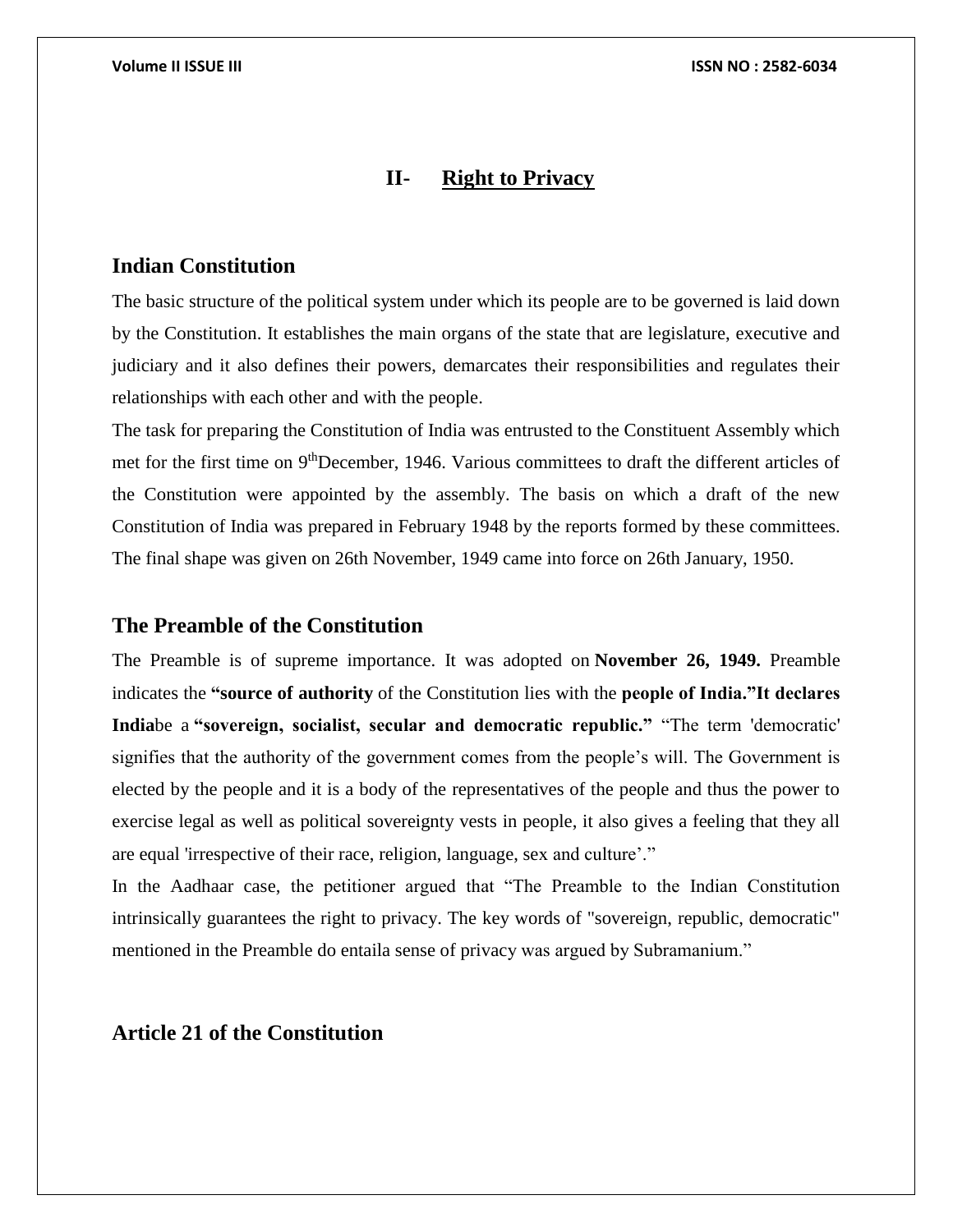Article 21 Protection of life and personal liberty "No person shall be deprived of his life or personal liberty except according to procedure established by law"<sup>2</sup>.

From this article it is construed that the term "life" includes all those aspects of life which makes man's life complete, meaningful and worth living.

The supreme court has held right to privacy as a fundamental right under Article 21 of the Indian constitution and is considered a 'penumbral right' and under the Constitution of India, i.e. Supreme court has declared this right as integral to the fundamental right to life and liberty.

According to the Black's Law Dictionary, the term privacy means "a person's right to be let alone and also a right to be free from any unwarranted publicity or unwarranted public interference in 2 matters in which the public must be concerned about"<sup>3</sup>.

There is no particular definition of right to privacy, in simple language it can be defined as "the right of a person to be free from any unwarranted publicity".

# **Concept of privacy**

Privacy's concept is subjective which varies from person to person. It originatedfrom the term "Privatus" which means "separated from the rest of the world". StevenLuke's, in his article on 'The Meanings of "Individualism" explains that the concept of Privacy is evolved and developed through the perception of "Individualism".<sup>4</sup> "Individualism is a moral stance, political philosophy, ideology or social outlook that stresses the moral worth of the individual and an individual known as an independent entity as the creator has granted life to him/her and thus an individual can benefit all the freedom including privacy as it reflects in the individualism theory." According to John Locke, privacy is intrinsic to the notion of freedom. As per Locke's opinion, "a person who operated within the confine of a social contract, but is free within the confines of those contracts and only in the state of war he can give this freedom."<sup>5</sup>

As in the famous article by Charles Warren and Louis D. Brandeis , they have discussed "The Right to Privacy" as "Once a civilization has made a distinction between the 'outer' and the

 $\overline{a}$ 

<sup>2</sup>Constitution of India, art.21.

<sup>&</sup>lt;sup>3</sup>Right to privacy under art 21 and related conflicts, available at:

 $\langle$ http://www.legalservicesindia.com/article/1630/Right-To-Privacy-Under-Article-21-and-the-Related-

[Conflicts.html>](http://www.legalservicesindia.com/article/1630/Right-To-Privacy-Under-Article-21-and-the-Related-Conflicts.html) (last visited on August 29, 2020)

<sup>4</sup> Steven Lukes, "The Meanings of Individualism" 32 (1) JHI, 45-66(1971), available at:

[<sup>&</sup>lt;https://www.jstor.org/stable/2708324?seq=1>](https://www.jstor.org/stable/2708324?seq=1). (last visited on August 31, 2020).

<sup>&</sup>lt;sup>5</sup> Bishop, Philip Schuyler, "Three theories of individualism" (2007). (Unpublished Graduate Thesis, University of South Florida)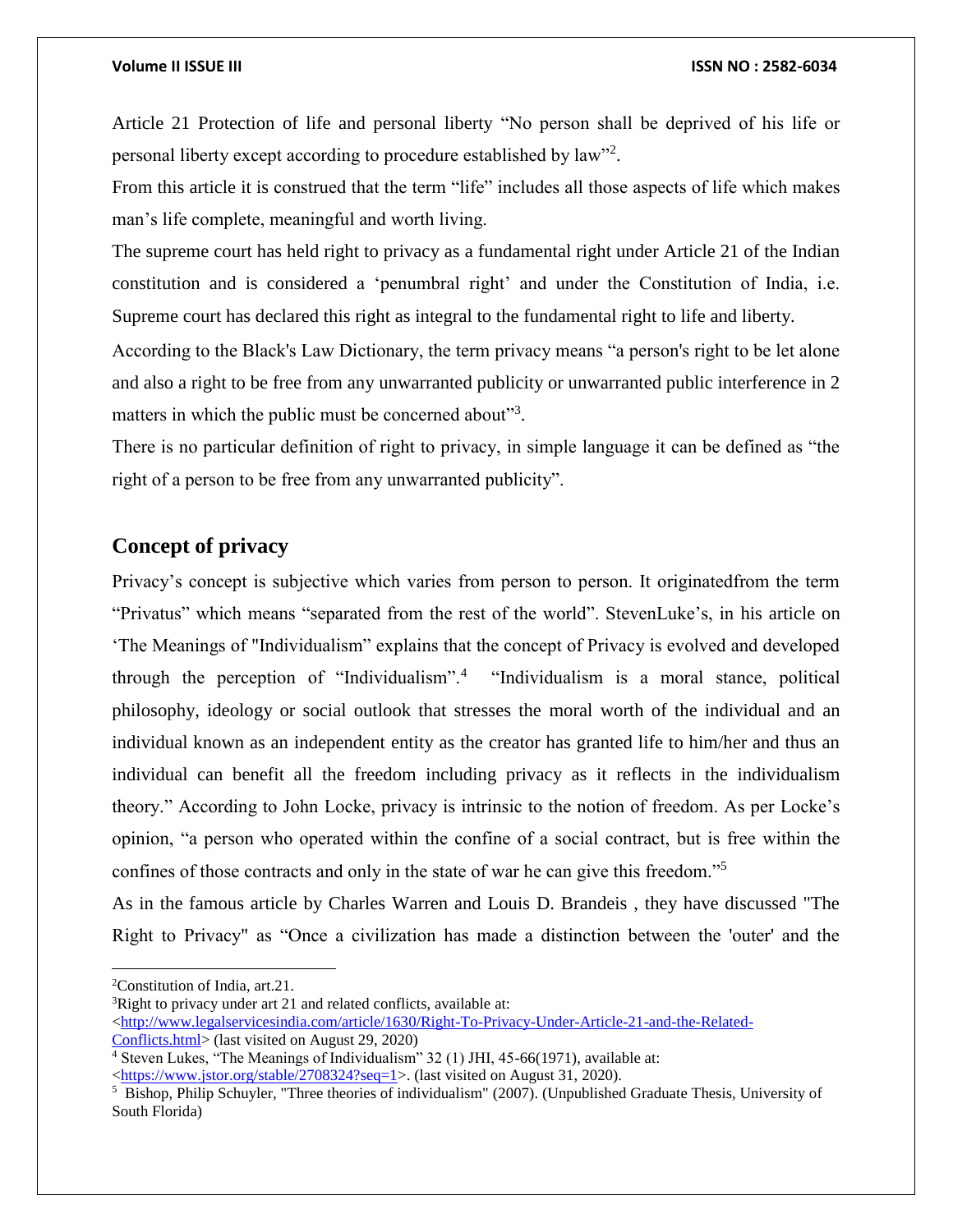'inner' man, between the life of the soul and the life of the body, between the spiritual and the material, between the sacred and the profane, between the realm of God and the realm of Caisar, between Church and state, between rights inherent and inalienable and rights that are in the power of government to give and take away, between public and private, between society and solitude, it gets impossible to avoid the idea of privacy by whatever name it may be called- the idea of a private space in which man may become and remain himself"<sup>6</sup>.

As Salmond has defined right as, "an interest and protected by a rule of right and it is any interest, respect for which is a duty and this disregard of which is a wrong"? As stated by Salmond, right to privacy is every individual's interest and therefore it not only needs to be recognised but also needs to be protected from state's interference as well as from third parties.

# **Contents of privacy**

1. The first strand recognised for privacy is related to physical or spatial privacy (space in particular). Individual's bodily privacy within a confined demographic or territorial zone like in his/ her home is being protected by the spatial privacy.

2. Privacy as mainly concerned with choice, an individual's ability to make certain important decisions without any intrusion and this conception of privacy is less concerned with having spatial boundaries and is more concerned with a person's freedom to make personal choices which is the second content.

3. The third content of privacy deals with protection, preservation and the flow of personal information.

The contents of privacy signify the nature of right to privacy where on one hand within individual it is protected horizontally i.e. by providing an individual a choice to do or not to do anything by using any medium whereas on the other an individual's right to privacy is protected against State along with the third parties from interference i.e. vertical protection.

<sup>7</sup> Concepts of Law, India, available

 $\overline{a}$ 

<sup>6</sup> Samuel Warren, Louis Brandies, "The Right to Privacy" 4 HLR 193 (1890).

at:[<https://shodhganga.inflibnet.ac.in/bitstream/10603/71969/5/05\\_chapter%203.pdf>](https://shodhganga.inflibnet.ac.in/bitstream/10603/71969/5/05_chapter%203.pdf)(last visited on September 6, 2020)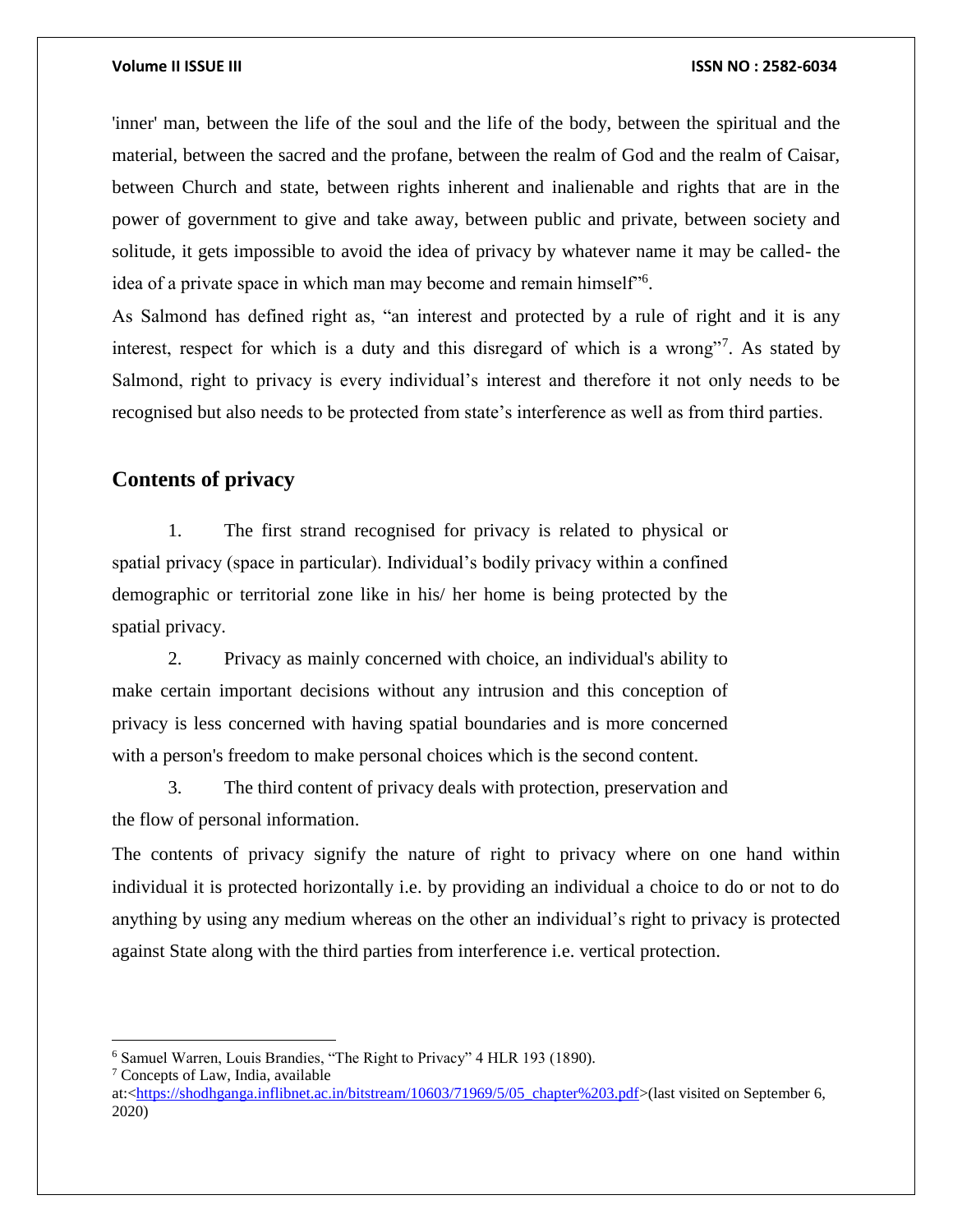The primary protection of right to privacy is provided under the Constitution of India under article 19, article 21 and article 25. The privacy regarded as a right first time came under the judicial lens in M.P. Sharma v. Satish Chandra<sup>8</sup>.

Privacy means non-interference both by state along with the non-state authorities. Limited accessibility to others inclusive of secrecy, solitude and anonymity is given by privacy. Control over personal information or personal data is given by privacy. Personal liberty is embraced in data/informational control. In aspects of personal lives that are intimate and /or sensitive, privacy exclusively lies in them.

"The negative content of privacy confines the state from committing an interruption upon the life and personal liberty of a person and the positive content imposes an obligation on the state to take all the essential measures to protect the privacy of the individual."<sup>9</sup>

# **Various features of Right to Privacy:**

The following are the features of right to privacy -

1. The preservation of personal intimacies, sanctity of family life, marriage, procreation, the home and sexual orientation are included under right to privacy.

2. Privacy connotes a right to be left alone. It safeguards individual's autonomy and recognizes the ability of a person to control vital aspects of their life.

3. Any invasion must be based on legality, need and proportionality though privacy is not an absolute right.

4. A violation of privacy in the context of an arbitrary State action would attract an enquiry under following 3 points tests, a law:

a. Must be "reasonableness" inquiry under Art. 14

b. would have to be 'just, fair and reasonable' under art. 21.

c. Must fall under the specified restrictions under art. 19(2).

5. The facet of this right is informational privacy. Dangers to this can originate from both state and non-state actors.

8 (1954) SCR 1077.

<sup>9</sup> FE Online, What Fundamental Right to Privacy means and what it doesn't: 10 points from Supreme Court verdict, Financial Express, Aug 24, 2017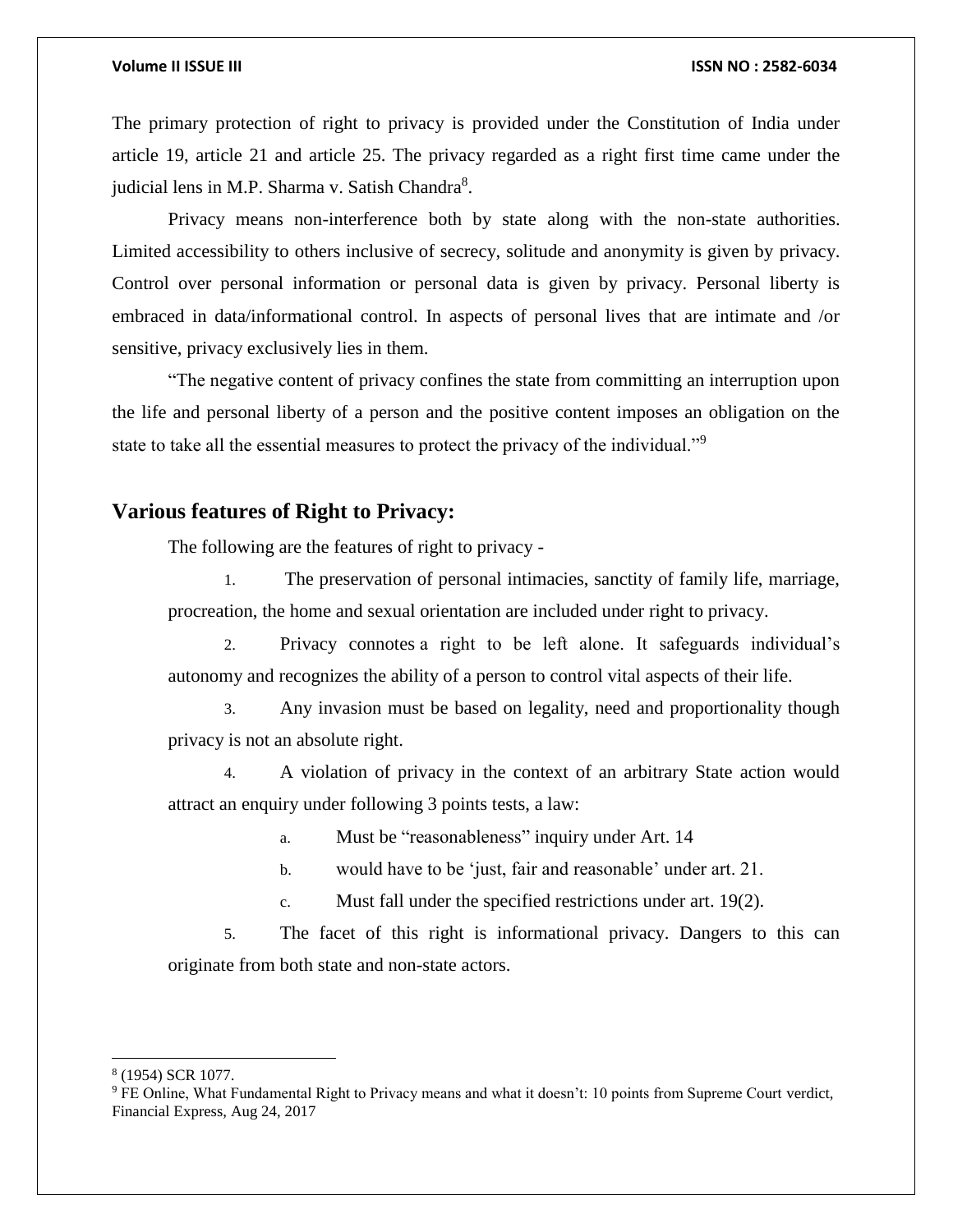### **Concept of Right to Privacy in Respect to India:**

### **Position Before 1975**

In the year 1954, in "**M. P. Sharma v. Satish Chandra"**<sup>10</sup>, the contention of the appellant that Art. 20 (3) of the Constitution also includes the right to privacy was rejected by the Supreme Court and as there was no provision similar to this right in the Fourth Amendment of the US Constitution was the main reason for rejection of such a claim.

In **Kharak Singh v. The State Of**  $UP<sup>11</sup>$ , the question first raised was of the constitutional right to privacy under Art. 21. As per Regulation 236 of the U.P, the petitioner was subjected to continuous surveillance. Police Regulations. The decision of the majority in this case was that our constitution does not provide this right in clear terms but the minority opinion was given by "Justice Subba Rao, he observed that even though our constitution does not expressly provide such a right as a fundamental right, but the said right is considered to be essential element of personal liberty and then the Supreme Court though began to accept certain points of the minority view, the right to privacy was still waiting for its place in Indian constitutional jurisprudence".

### **Position During 1975-2000**

In **Gobind v. State of Madhya Pradesh**<sup>12</sup>, the Supreme Court held that Article 19 (a) and Article 21 provides limited right to privacy and it is implied within the ambit of Part III of the constitution. It must also be noted that the said right is not an absolute right and it 9 has reasonable restrictions within it.

In **Sunil Batra v. Delhi Administration**<sup>13</sup>, the Supreme Court observed that a minimal infringement or violation into the privacy of the prisoner is unavoidable since the officers have a duty to keep an eye on their behaviour and must also ensure that their other human rights are being duly observed. On the other hand, the Court in "Malak Singh v. State of P&H"<sup>14</sup>, held that surveillance is a direct encroachment upon an individual's right to privacy.

l

<sup>10</sup> 1954 AIR 300

<sup>11</sup>AIR 1963 SC 1295

<sup>12</sup>1975 AIR 1378, 1975 SCR (3) 946

<sup>&</sup>lt;sup>13</sup>AIR 1978 SC 1675

<sup>&</sup>lt;sup>14</sup> AIR 1991 SC 760.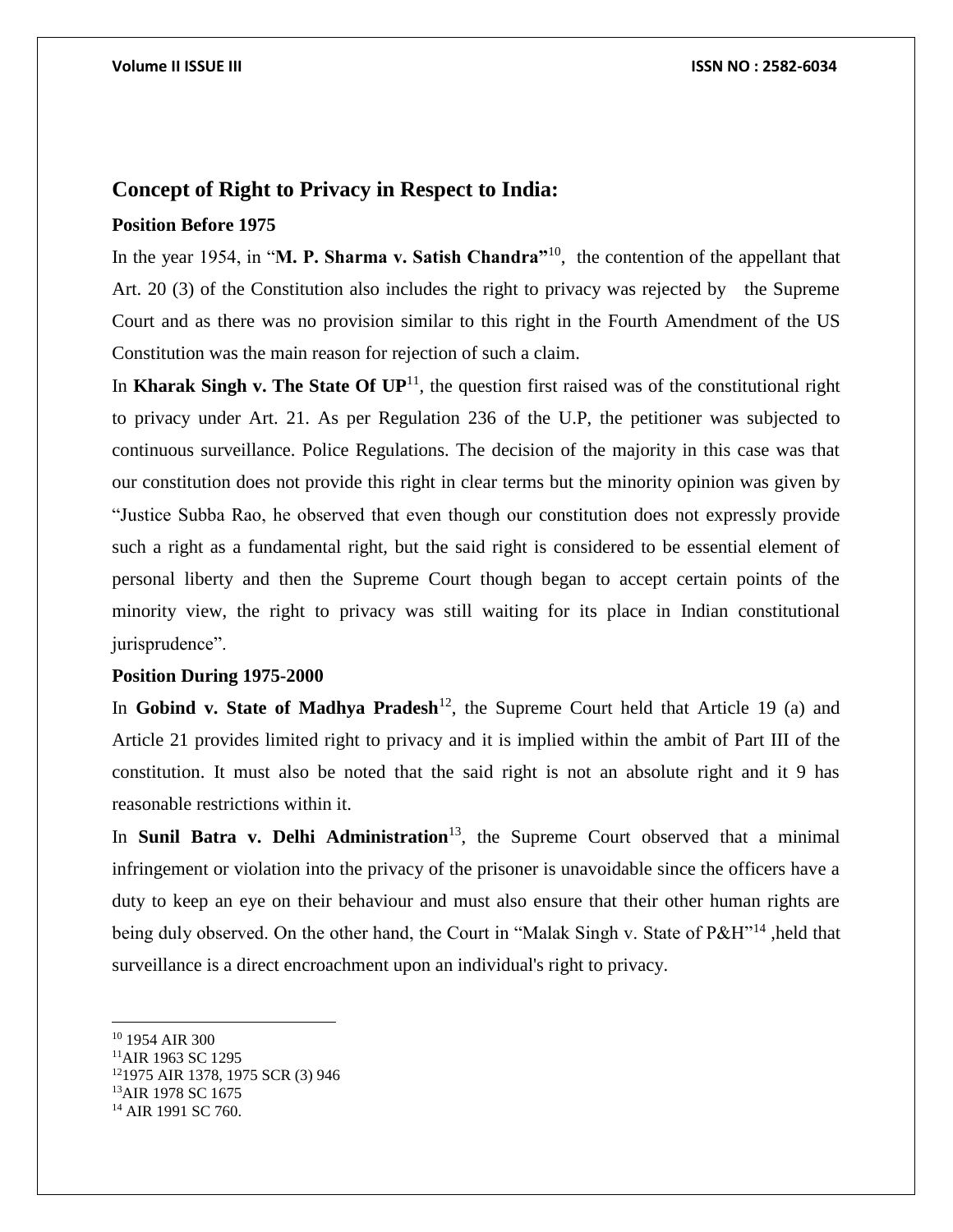In **R. Rajagopal v. State of Tamil Nadu**<sup>15</sup>, popularly known as "Autoshanker case", the Supreme Court again asserted and declared Article 21 includes the right to privacy also and it is an implied right and has acquired sufficient constitutional status. This Right includes a "right to be let alone" and the right "to protect the privacy of his own, his family, marriage, procreation, motherhood, child-bearing 13 and education among other matters " was also been noted.

In **People's Union for Civil Liberties v. Union of India**<sup>16</sup>, the Supreme Court held that telephonic conversations are private in nature and hence telephone-tapping amounts to violation of one's own privacy and such an act is unconstitutional unless and until it is conducted by a procedure established by law. It allows interception of messages in cases of public emergency or in the interests of the public safety. Hence, Art. 21 includes the right to privacy.

### **Recent Time From 2000 to 2020 (present)**

In the year 2002, the Delhi High Court held that "a person who is suffering from the chronic and dreadful disease of AIDS cannot claim the right of privacy and cannot maintain the right of secrecy against his proposed bride and the laboratory which tested his blood".

The same decision was upheld by the Supreme Court after a year in **Mr. 'X' v. Hospital 'Z**<sup>17</sup>, it was held that "it was held that the girl to be married has a right to have full knowledge about her soon to be husband's health and the hospital has the lawful authority carry out the same duty".

The courts have taken different opinions on the compulsory medical tests of an individual. In many cases, it has been held that ordering a woman to undergo virginity tests amounts to gross violation of her right to privacy. Hence, such a discretionary power of the court has to be exercised cautiously and must take into consideration the facts and circumstances of a case.

In "**Selvi v. State of Karnataka"**<sup>18</sup>, "the three-judge bench comprising of K.G. Balakrishnan C.J.I and R.V. Raveendran J. and J.M. Panchal J. delivered the judgement of this case and it was held that in involuntary subjection of person to test such as narco analysis, polygraph examination also violates the right to privacy".

In **Ramlila Maidan case**<sup>19</sup>, the Supreme Court held that "citizens/persons have right to laser, to sleep, not to here and to remain silent and the knock at the door whether by day or by night as a

l

<sup>15</sup>1995 AIR 264, 1994 SCC (6) 632

<sup>16</sup>AIR 1997 SC 568

<sup>17</sup> 1998 (8) SCC 296)

<sup>18</sup> (2010) 7 SSC 263

 $19$  (2012) 5 SCC 1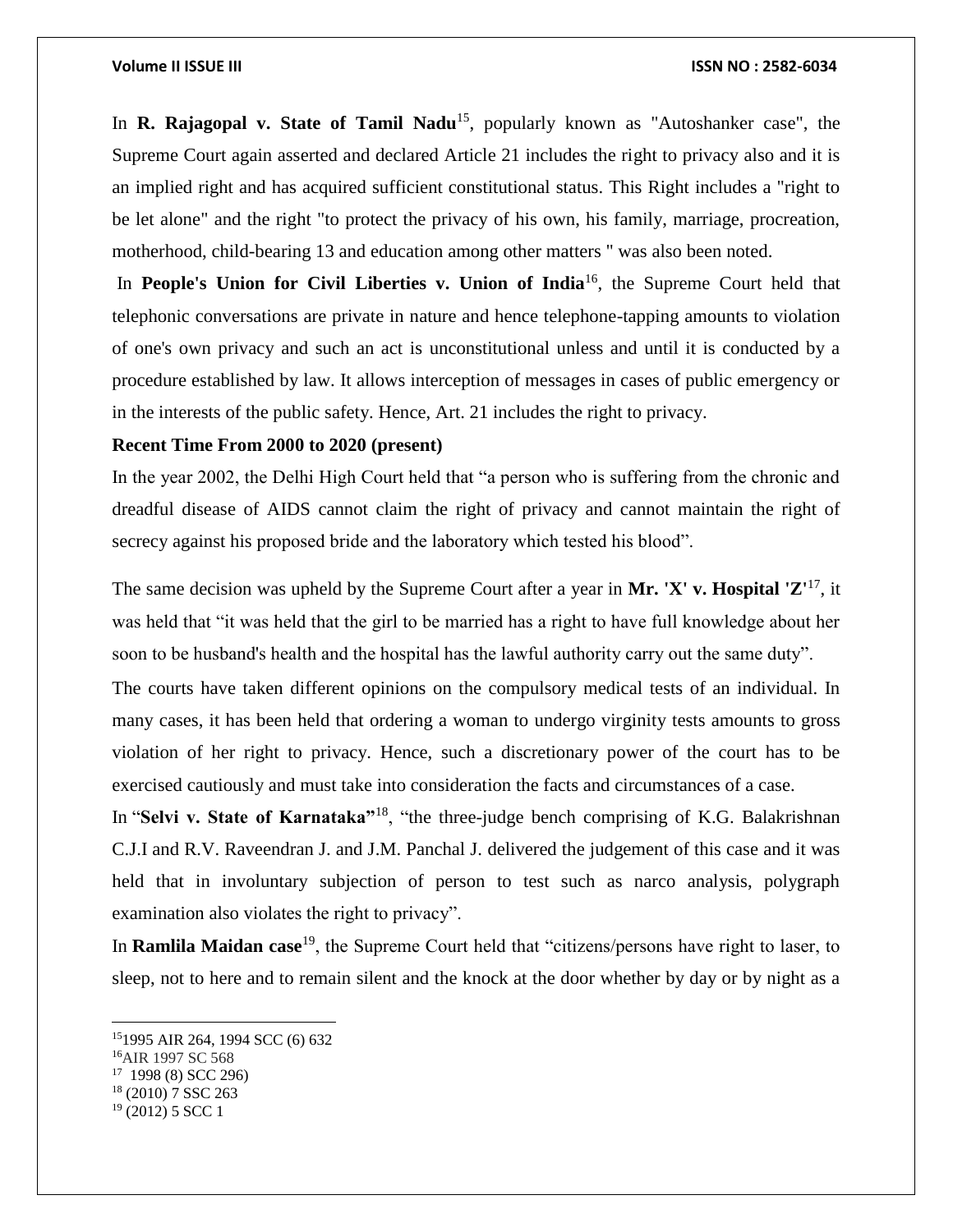prelude to a search without authority of law amounts to police incursion into privacy and violation of fundamental right of a citizen, the right to privacy has been held to be a fundamental right of a citizen being an integral part of article 21 of the Indian Constitution and it was also said that the right to life and personal liberty includes right to sleep".

**Justice KS Puttaswamy (Retd.) v. Union of India<sup>20</sup>, in this case the issue was decided that issue** whether right to privacy is constitutionally protected and this was further passed to a higher bench in the Supreme court which consisted of nine judges and judgement of case became the landmark judgement. It was held that the right to privacy is a fundamental right which is included under part III of the constitution. The decision in MP Sharma case which held that right to privacy is not protected by the constitution was overruled .The decision in Khadak Singh case to the extent that it held that right to privacy is not protected by the constitution was overruled and decisions subsequent to Khadak Singh case which had enunciated the position in (i) above lay down the correct position in law."

**Navtej Singh Johar v. Union of India**<sup>21</sup>, this case came after the landmark judgement of the Aadhaar case and became a milestone in the development of right to privacy. In this case Section  $377<sup>22</sup>$  was struck down by decriminalizing same-sex relations between consenting adults and now, the LGBT individuals are legally allowed to engage in consensual intercourse, the Apex Court has upheld provisions of Section 377, IPC, that criminalize non-consensual acts or sexual acts performed on animals.

### **III- Aadhaar**

Aadhaar number is a 12-digit random number issued by the UIDAI ("Unique Identification Authority of India") to the residents of India irrespective of their age or gender after satisfying the verification process laid down by the Authority. It is used as an identity proof for the residents of India.

A statutory authority known as the UIDAI (Unique Identification Authority of India) was established in January 2009 by the Government of India, under the Ministry of Electronics and Information Technology which collects the data for the Aadhaar.

 $20$  (2017) 10 SCC 1

 $2110$  SCC 1 (2018)

<sup>22</sup>Indian Penal Code,1860, s.377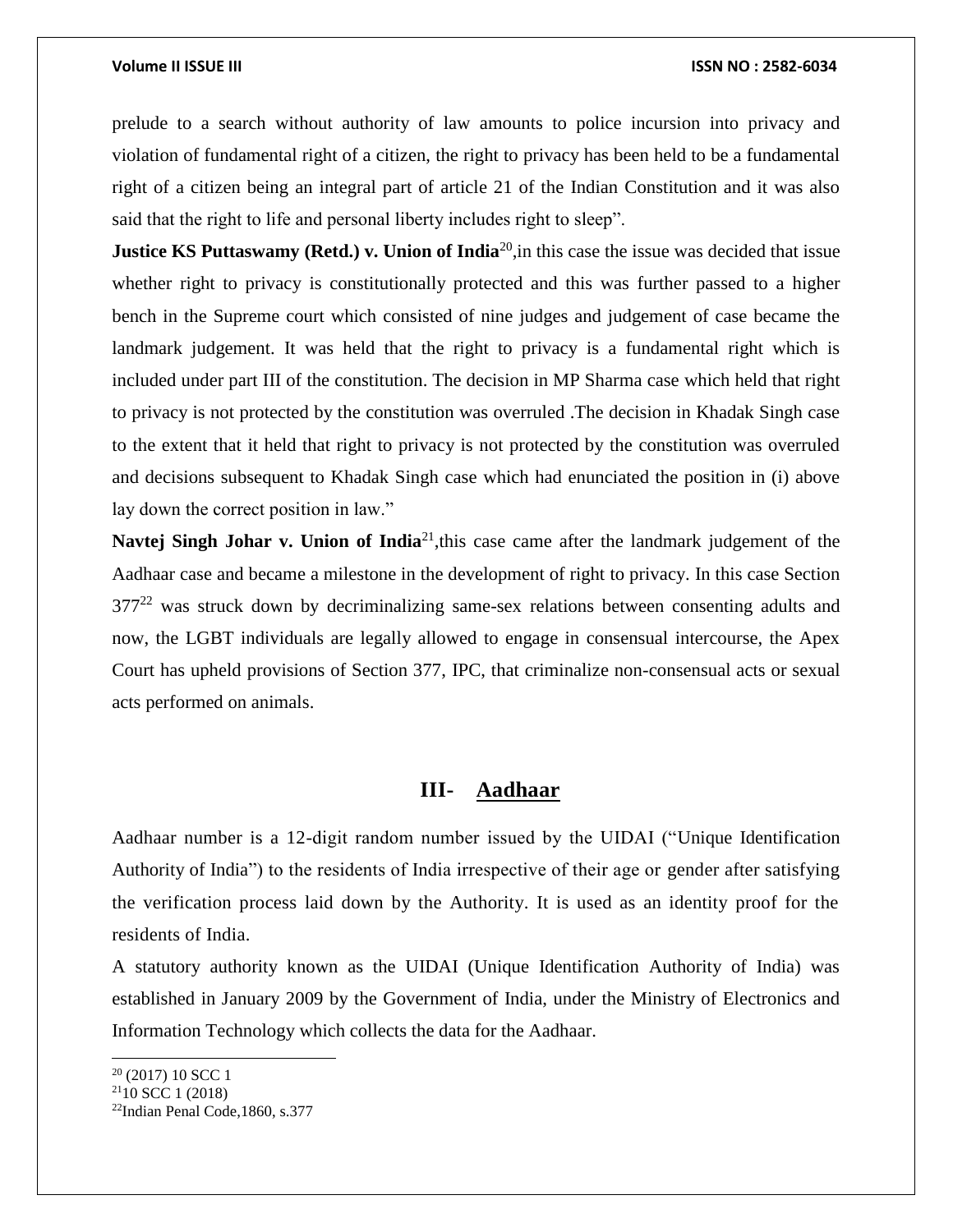Aadhaar contains the person's details like name of the person, gender, date of birth, Aadhaar Number, Photograph, Residential address and QR code representing the Aadhaar number.

The Aadhaar purpose is to empower the State to distribute the available resources to the underprivileged masses, so that the resources could not be misused by undeserving people.

The main objective of Aadhaar is not to identify human resource for some collateral purpose, but to make sure that the benefits of public revenue reach to the right people at the right time, and this can be distributed to the deserving people in the form of subsidies, benefits and services by the Government.

**Subsidy** is the amount which the government provides from its revenues to service the vulnerable section of the society.

In the past, there have been many instances of infiltration of the government schemes by people with vested interest and has made the poorest of the poor even more prone to exploitation. A person needs to link the unique 12-digit Aadhaar Number with his/her bank account and enrol himself or herself with the schemes to benefit the government subsidies and directly get it transferred to his or her account. For example, in order to get the benefits of LPG subsidy directly be transferred into their bank account., a person needs to link his/her Aadhaar number with their bank account and enrol for the scheme.

**The Other Benefits that the Aadhaar providesare** stated under the Section  $7^{23}$  of Aadhaar Act which states that "central or state governments can make possession of an Aadhaar number or Aadhaar authentication mandatory for the receipt of subsidies, benefits, or services funded out of the Consolidated Fund of India and that an individual who has not been assigned an Aadhaar number shall be enrolled for Aadhaar and offered an alternate and viable means of identification for receipt of subsidies".

Aadhaar is essential for opening a new bank account, availing government subsidies, and applying for tatkal passports.

# **Features of Aadhaar:**

<sup>23</sup>The Aadhaar Act, 2016, s.17.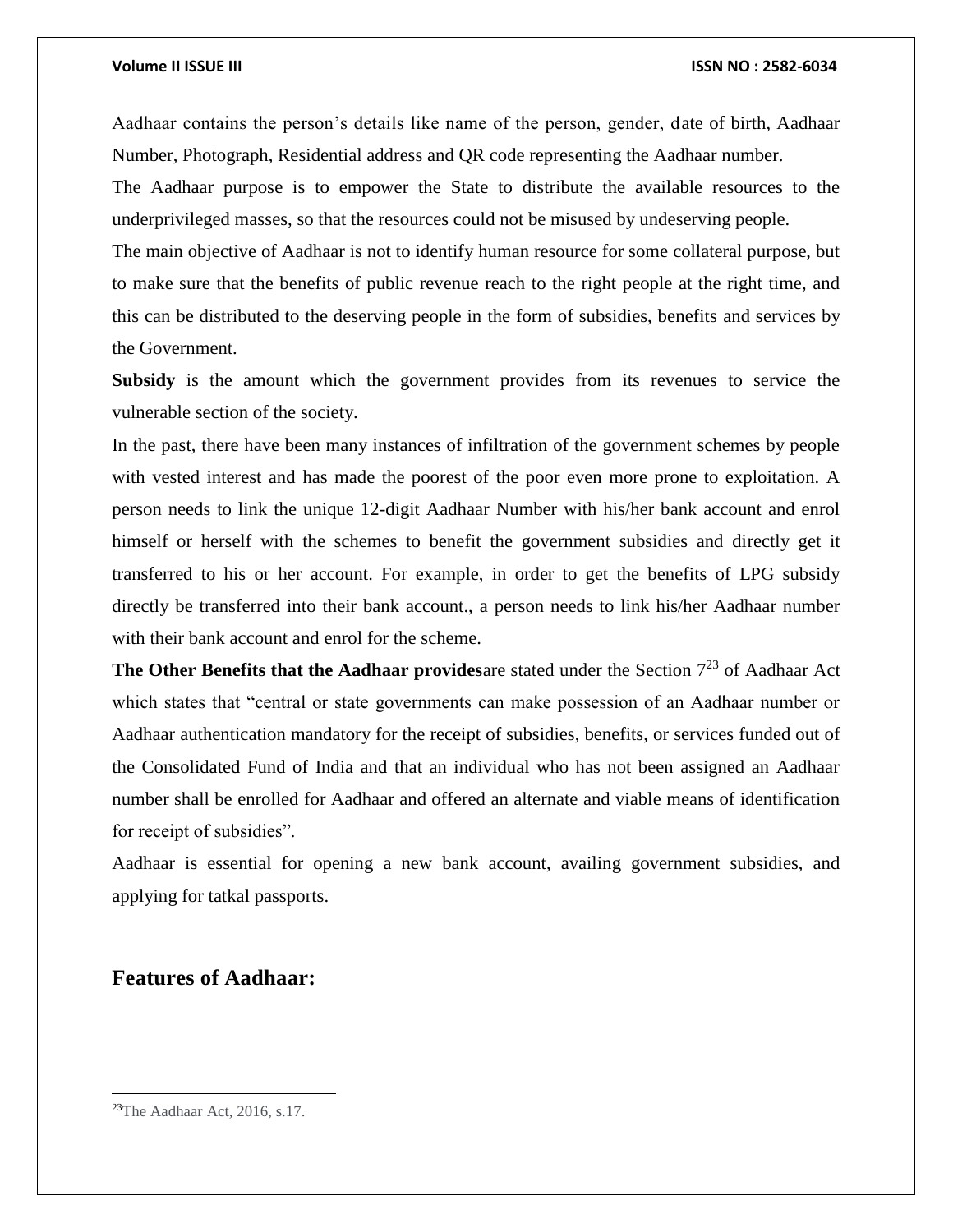### **1. Uniqueness**

The uniqueness of Aadhaar is achieved through the process of demographic and biometric deduplication, the information is compared, collected during the enrolment process, with the records in the UIDAI database to verify if the resident's database is already in it or not. An individual needs to enrol only once and after de-duplication only one Aadhaar shall be generated but if the individual enrols himself/herself more than once, then the subsequent enrolments will be rejected.

### **2. Portability**

Aadhaar has nationwide authentication and can be accessed on-line from anywhere at any time. It is beneficial for many individuals of India who migrate from one state to another or from rural area to urban centres etc.

### **3. Random number**

Aadhaar card contains an Aadhaar number which is a 12-digit random number given to a person.

### **4. Scalable technology architecture**

"The UID architecture is open and scalable. The Indian resident's data is stored centrally and authentication of the data can be done online from anywhere in the country."

# **Usage of Aadhaar**

Government of India has linked Aadhaar with various social welfare schemes focused towards the poor and most vulnerable sections of society. The platform of Aadhaar offers a exclusive opportunity for rationalization of welfare delivery mechanism and to safeguard transparency and good governance.

Aadhaar is of great benefit as it can be used as an identity card instead of showing several multiple identity papers. It is a small card which provides as a valid identity proof of an individual.

Aadhaar is necessary for linking it with various schemes of the government to avail them like for getting monthly pensions similarly provident fund cash will be given to the record holder who have enrolled their Aadhaar number with worker provident reserve association (EPFO) etc.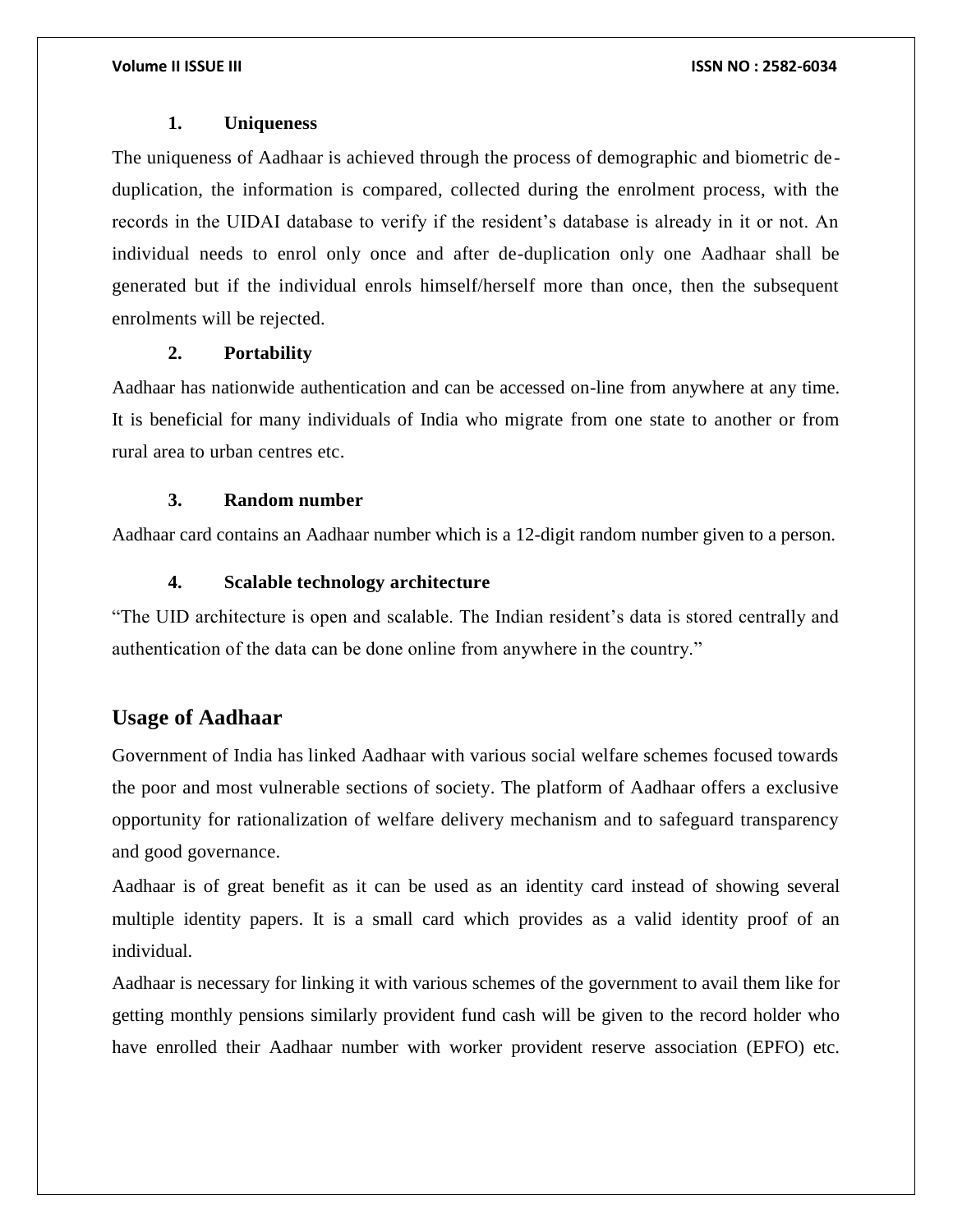Aadhaar can be linked with passport for its speedy delivery, with voters id, with bank accounts and lockers.

### **Misuse of Aadhaar**

### **1. Fragile Privacy Laws:**

In India there is no provision for the right to privacy and in this Technological era our privacy is of prime importance as compared with other things. A person's credentials or qualifications are used for Aadhar by the government which leads to breach od data as there is no provision for securing private data of the individuals against its misuse by the government.

### **2. Data Breach:**

There are various instances of breach of data of Aadhaar number via government running websites. Recently there was a suspicion that information of Reliance Jio phone numbers (which uses Aadhaar) with names and addresses of users had been leaked via a security breach and were being sold on the dark web. Since, the assumption that Aadhaar numbers have turned into the essential unit of character in India, so the connecting of private accreditations to a wide range of databases, and abandoning them open on the web is surely a terrible thought. The doubt was raised in the report "that private data of around 130 million Aadhaar numbers were spilled from four sites keep running by the legislature that arrangement with welfare plots under National Rural Employment Guarantee Act (NREGA) and different benefits".

### **3. Misuse of Identity:**

In February 2019, few of Reliance Jio agents were detained for gross misuse of fingerprints which were used for the purpose of activation and sale of Jio Sim cards can be utilized to and this misuse is due to the Central Identities Data Repository which rendered our private data in an insecure and in an unsafe manner. These types of transactions included bank transactions of individuals without their permissions.

### **4. No Option to opt out from registration:**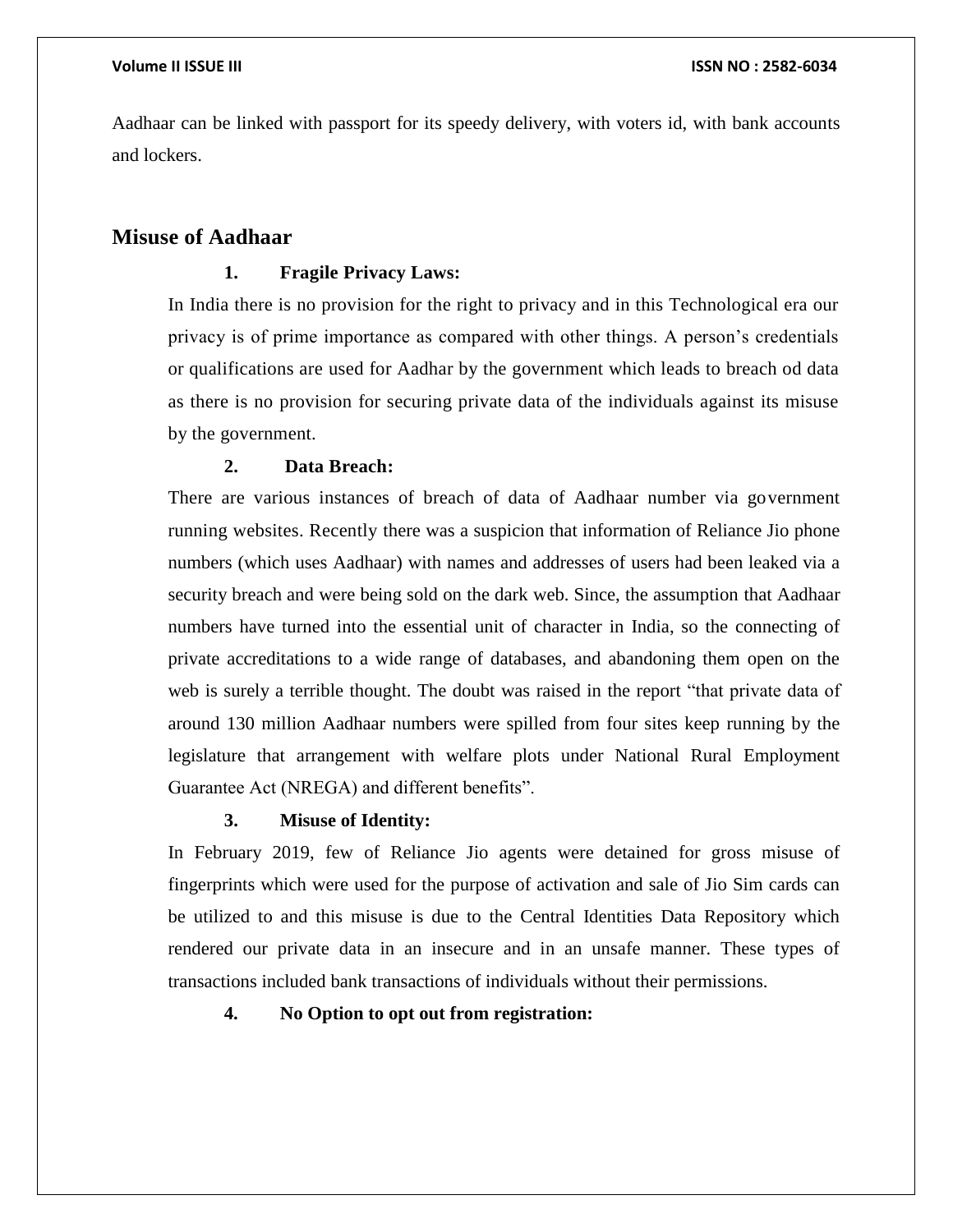There is no choice and the right to opt out of registration even if an individual desires to as individual's private information remains in the database for life and their biometric information is stored.

# **IV- The Much Needed Revolution- The Puttaswamy Case**

# **Background of the case:**

As the income tax department made Aadhaar card mandatory for paying income tax, Justice K.S. Puttaswamy (Retd.), a retired 91 years old judge of the Karnataka High Court, filed a writ petition in 2012 in Hon'ble Supreme Court, challenging the constitutional validity of the Aadhaar scheme introduced by the UPA government. He claimed that the scheme violated the right to privacy. The Government said that there was no constitutional right of privacy in view of a unanimous decision of eight judges in **M.P. Sharma v. Satish Chandra**<sup>24</sup> and a verdict by a majority of four judges in **Kharak Singh v. State of Uttar Pradesh**<sup>25</sup> .

On 11 August 2015, the case was brought before a three judge Bench of the Court where it was requested that the issue ought to be referred to a bigger Bench of the Court.A five judge Constitution Bench requested the issue to be heard by a nine judge Bench on 18 July 2017. While it anticipated clarification on the privilege of right to privacy, the bench hearing the sacred test to Aadhaar passed an interim order by limiting obligatory linking of Aadhaar for availing benefits.

### **Issues of the case:**

1. Whether or not there is any fundamental right of privacy under the Article 21 and a part of the freedoms guaranteed by Part III of the Constitution of India?

2. Whether or not the decision made by the Court that there are no such fundamental rights in M.P. Sharma &Ors. vs. Satish Chandra, DM, Delhi &Ors. and also, in Kharak Singh vs. The State of U.P, is that the correct expression of the constitutional position?

# **Written Submissions by the counsel for the petitioner**

On the question whether right to privacy forms part of the Article 21 of Constitution, the written submissions were filed by the senior counsel on behalf of the petitioners. The parties were

 $24(1954)$  SCR 1077  $25(1964)$  1 SCR 332

 $\overline{a}$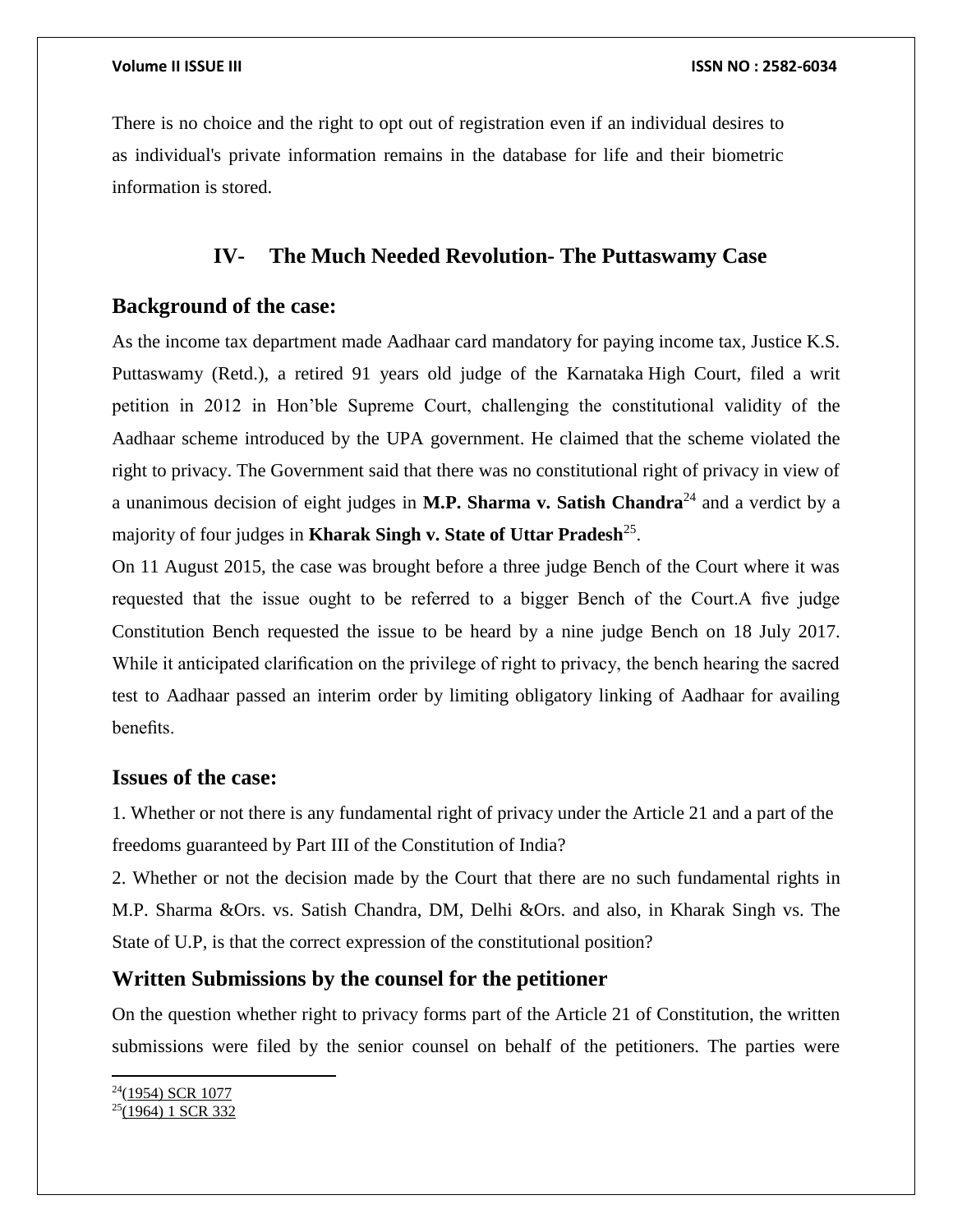Justice K.S. Puttaswamy (retd) and were represented by Kapil Sibal, Gopal Subramanium, P. Chidambaram, Arvind Datar, Meenakshi Arora.

The legal aspects relating to the privacy were scrutinized in the submission along with a number of case laws to support the argument. The main contention was that right to privacy is a fundamental and inalienable right. It protects the individual from state interference and allows him to make his own personal choices in his personal, family and social context. Thus, privacy relates to a man's physical being, thoughts, judgments, choices, relationships, wishes etc that he may or may not want to share in the public domain.

With growing advancements in science and technology in the 21st century, one can enter into the other individual's private sphere even without his knowledge. It has facilitated an easy intrusion in the life of citizens by the state and nonstate parties.

The concept of privacy, thus, is viewed under the light of two different relations One, between citizens and state parties, and the Other, between citizens and non-state parties.

The question of privacy has to be dealt with in both the cases, but what needs to be discovered is the basis to answer this question. Where one relates to constitutional implications, the other relates to confidentiality. Thus, privacy has several attributes.

Where the state sometimes, for public good, security of state, public morality requires access to personal information of a citizen, it is in direct confrontation with the fundamental rights enshrined in the constitution of India. State interference, by any means, has a direct impact on the right of privacy of a citizen. In some cases, data is shared for a particular purpose, as in case of getting a driving license or a voter id card to a specific organ or instrumentality of the state. If by any means, a third party or instrumentality gets an access to the data disclosing the information shared by the person, it is a clear breach of confidentiality between the individual and such authority and is per se an invasion of privacy of an individual.

Though, the state in certain cases can exercise its power to infringe this right of citizens, it should at least be limited and not on the discretion of the state. The state must assure that

1. The action is properly sanctioned by the law of land,

- 2. The action is necessary and has a legitimate reason,
- 3. The extent of infringement is not more than the need of infringement,
- 4. There is a guaranteed protection against any kind of abuse of theinfringement.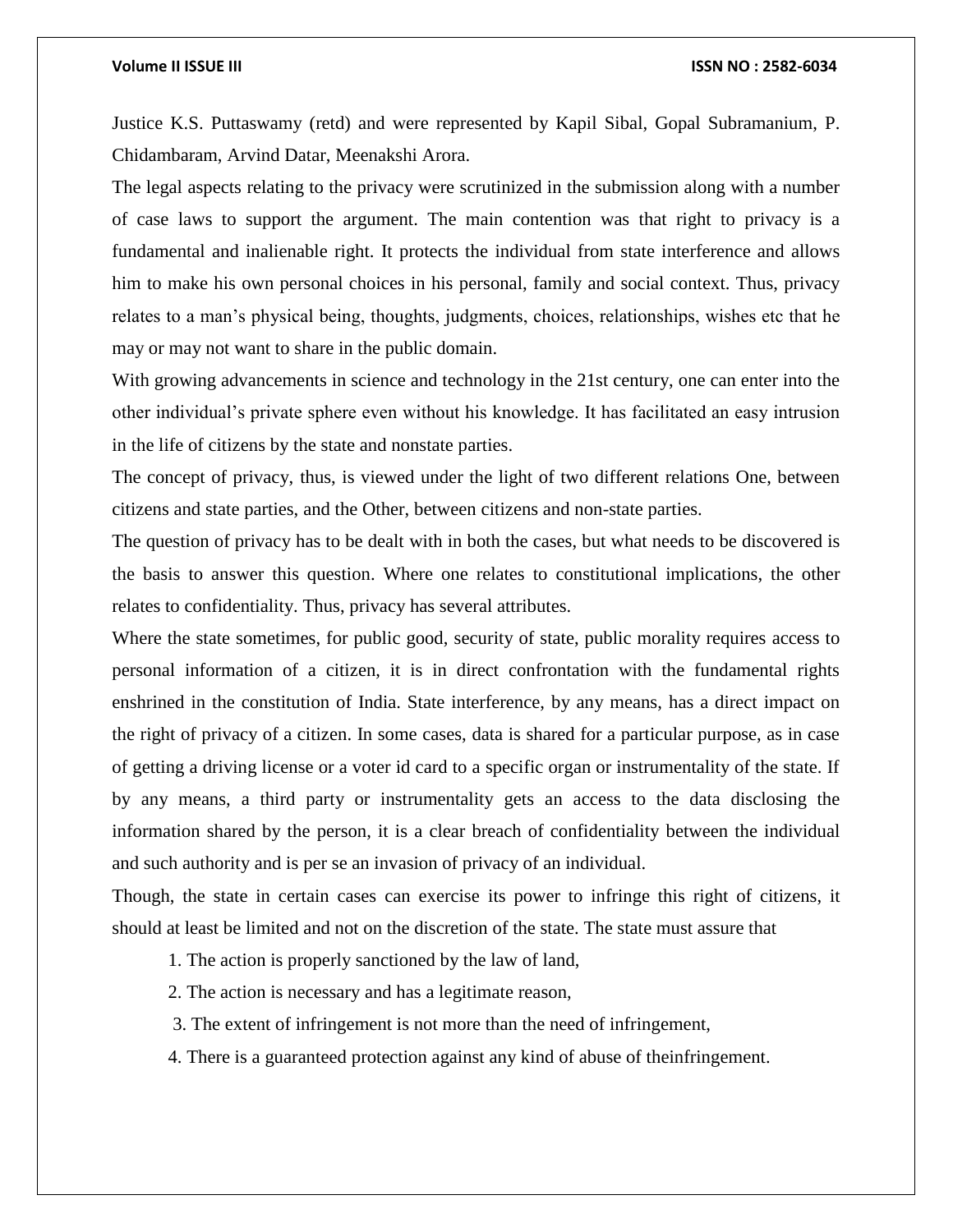The same goes with the non-state parties to whom access to information is willingly given by the individual. Here, it is important to ensure that in any case of a breach of confidentiality by such party, the faulters may suffer legal consequences. It was, thus, submitted that in view of the advances made in field of technology and communication, the views expressed in M.P. Sharma and Kharak Singh needed to be thought upon and the ambit of right to privacy needed to be widened as the court deemed fit.

### **Written Submissions by the counsel for the respondents**

The written submissions were filed by the senior counsel on behalf of the respondents on the question whether M.P. Sharma and Kharak Singh were rightly decided. The parties were "Union of India; Planning Commission, Government Unique Identification Authority of India; The State of Andhra Pradesh; The State of Arunachal Pradesh; The State of Assam; The State of Bihar; The State of Chhattisgarh; The State of Goa; The State of Gujarat; The State of Haryana; The State of Himachal Pradesh; The State of Jammu and Kashmir; The State of Jharkhand; The State of Karnataka; The State of Kerala; The State of Madhya Pradesh; The State of Maharashtra; The State of Manipur; The State of Meghalaya; The State of Mizoram; The State of Nagaland; The State of Orissa; The State of Punjab; The State of Rajasthan; The State of Sikkim; The State of Tamil Nadu; The State of Tripura; The State of Uttarakhand; The State of Uttar Pradesh; The State of West Bengal; The Union Territory of Andaman and Nicobar Islands; The Union Territory of Chandigarh; The union Territory of Dadra and Nagar Haveli; The Union Territory of Daman and Diu; State of National Capital Territory of Delhi; The Union Territory of Lakshadweep; The Union Territory of Puducherry" and were represented by K. K. Venugopal, Rakesh Dwivedi, Tushar Mehta.

Right to privacy was not guaranteed under the Constitution of India was held in both the cases.

In M.P. Sharma<sup>26</sup>, the central issue was related to the search warrant and seizure of documents  $u/s$  94 and 96 of the code of criminal procedure, 1898<sup>27</sup>, and held that the power of issuance of search warrant and seizure of documents was a question related to social security and power was rightly regulated by the concerned authority.

 $\overline{a}$ 

<sup>26</sup> AIR1954 SC 300

<sup>27</sup> The code of Criminal Procedure,1898, s.94 and s.96.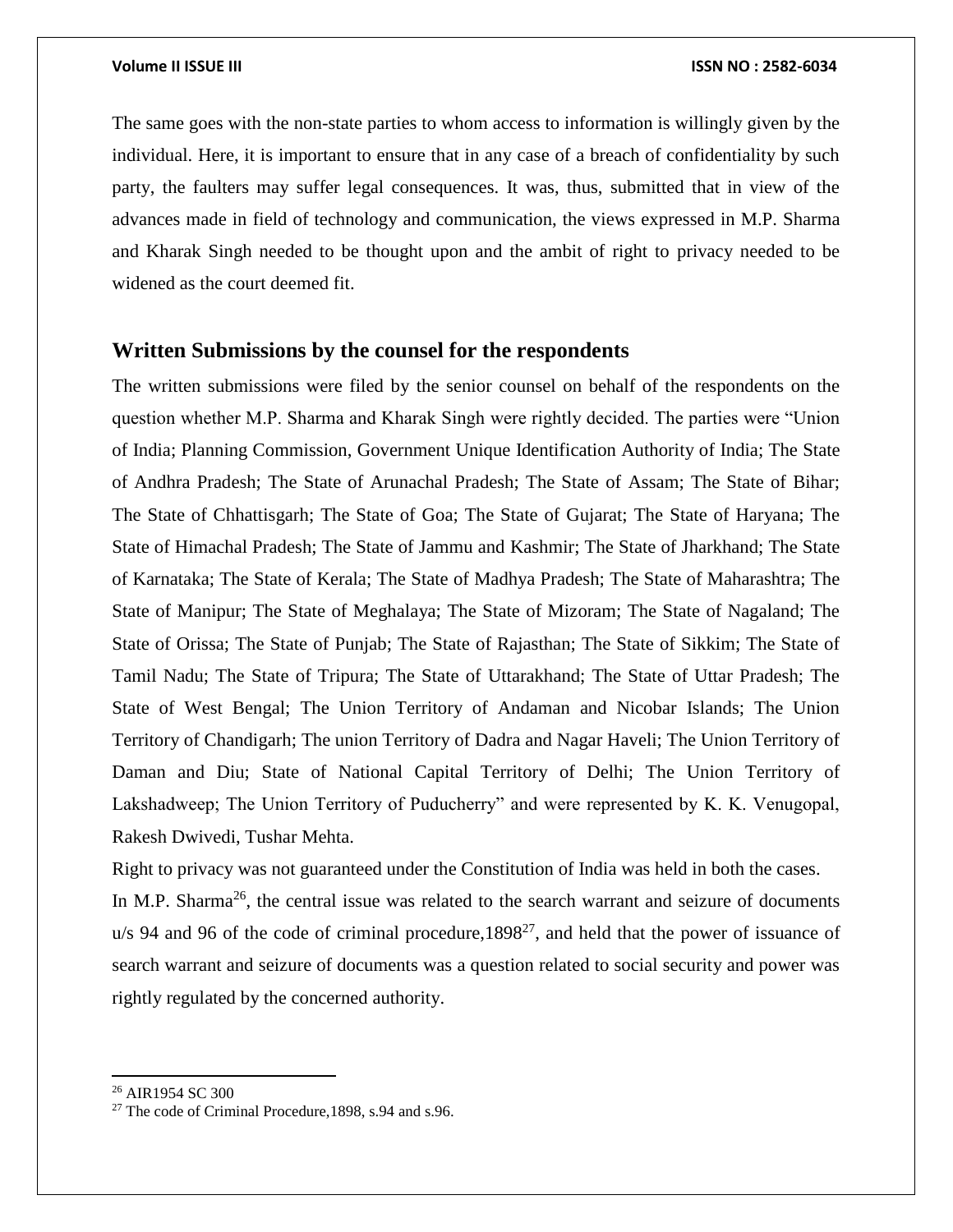In Kharak Singh<sup>28</sup>, the central issue related to chapter XX of the Uttar Pradesh Police Regulations. Secret picketing, domiciliary visits, periodical enquiries, reporting of movements and collection of records of history sheeters was contended to be a violation of fundamental rights guaranteed under Article 21 of the constitution.

With regard to domiciliary visits at night, it was held as a violation of fundamental right of personal liberty. Insofar as to shadowing of history sheeters, it was opined the freedom guaranteed under Article 19(1)(d) was not infringed if a watch was being kept over movements of the suspect.

It was also contended that the framers of the constitution had rejected the idea of inclusion of right to privacy as a fundamental right in part III of the constitution of India.

In the notes to draft report on fundamental rights, the notes of dissent were made at many points, such as,

1. In regard to secrecy, it need not find a place in a chapter on fundamental rights. Such a clause may restrict the prosecution in checking conspiracy and abetment in criminal cases and may defeat actions for civil conspiracy as well.

2. Inclusion of such a clause would lead to difficulties in administration of justice as well. It would abrogate some provisions of the code of criminal procedure to leave it on courts to decide whether it is reasonable or unreasonable.

It was argued that Article 21 confers two rights to the citizens i.e., right to life and right to personal liberty. Among the two, the former has primacy. In case of a conflict between the two, the former prevails and, thus, if there is a question of social security and life of a large number of people, the right of personal liberty of a few may be curtailed. Right to privacy can be traced to the right to personal liberty under article 21 and is only one among the various rights arising out of the right of personal liberty.

It was argued that India is a developing country with a very large number of populations living below poverty line i.e., they do not have access to basic means of life with human dignity. In such a situation, where state undertakes welfare measures and launches schemes to achieve social, economic equality and justice, and protecting the human dignity, claims of privacy like

<sup>28</sup> AIR 1963 SC 1295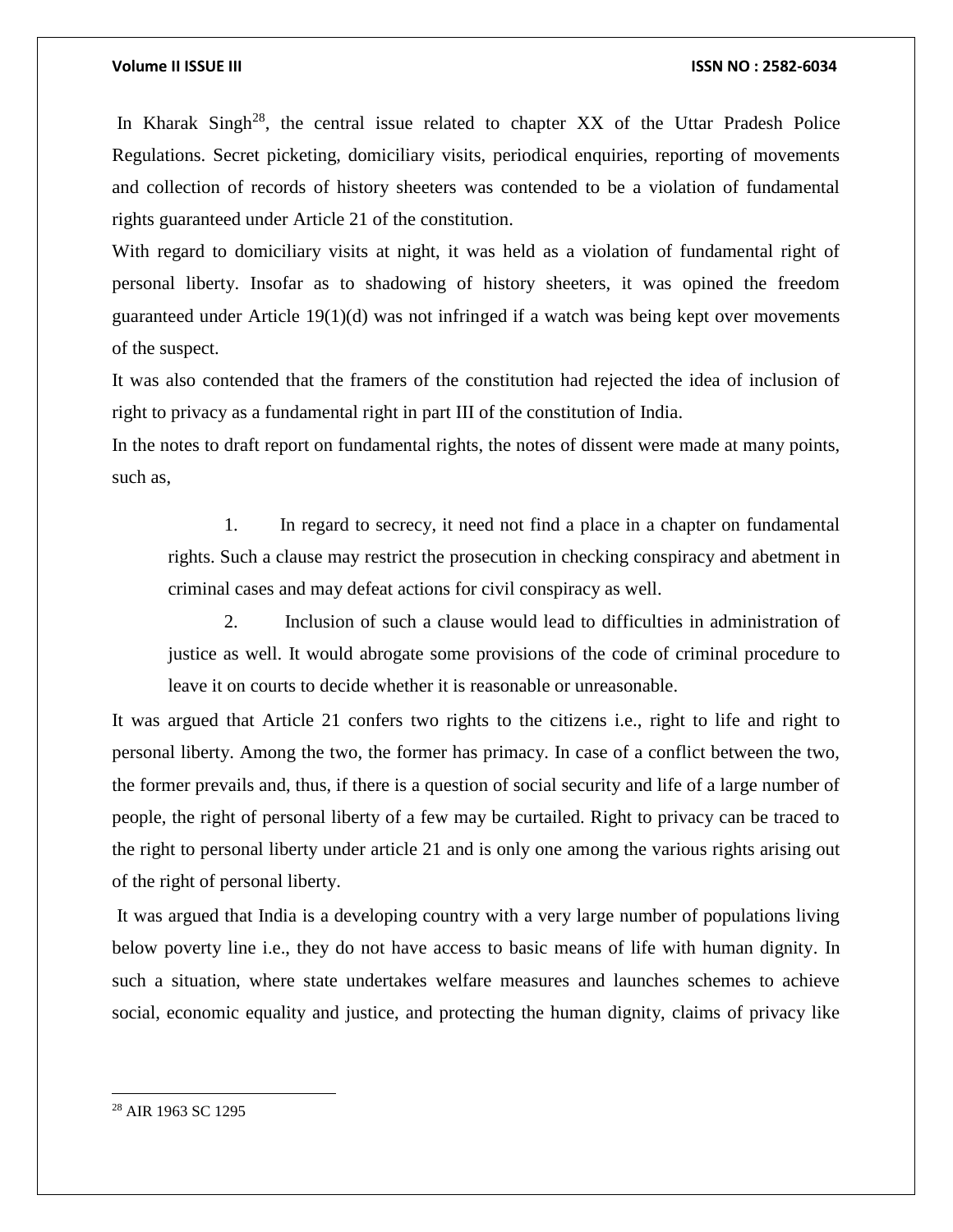this destroy the basis of all these measures that aim towards a welfare state. As such no claim to right to privacy as claimed in this case, would lie.

Also, it was submitted that where a very large number of populations is already in the public domain with the information willingly shared by him, this right cannot be practically claimed. It was argued that photograph of a person is a part of his driving license, PAN card, voter ID card and fingerprints are a part of the passport and granted visa or even the registration of transaction relating to transfer of immovable property.

Even otherwise, there can be no claim to privacy against identification for the purpose of welfare and social schemes of the government.

It was pointed that the utility of Aadhar card for delivery of public services, curbing bogus admissions, verification of mobile number subscribers had already been endorsed by the Hon'ble court. The court had already held that computerization is going to help public distribution system in a big way and encouraged digitization of database including biometric identification of the beneficiaries. This was done so that the benefits like supply of food and kerosene at subsidized rates available to the persons who are below poverty line can be extended to the correct beneficiaries.

The reference made was to decide as to whether M.P. Sharma and Kharak Singh were rightly decided, and whether the claim of the present case could be included within the purview of fundamental rights. It also hinted that if privacy is accepted, a large section of people would be deprived of their basic needs. It was, thus, submitted that the claimed right be dismissed.

### **Court's Decision**

It was established, with a conclusive determination of the nine judges' bench of the Supreme Court that Right to privacy is very much a part of the fundamental rights.

The major judgment was that of Dr. D.Y. Chandrachud, J. and five coinciding judgments declared it in most clear and authoritative manner that the right to privacy is very much a fundamental right.

Dr. D.Y. Chandrachud, J: Privacy as a right finds its origin in the notion that there are certain rights that are inherent and natural. They are inalienable and inseparable from the human being.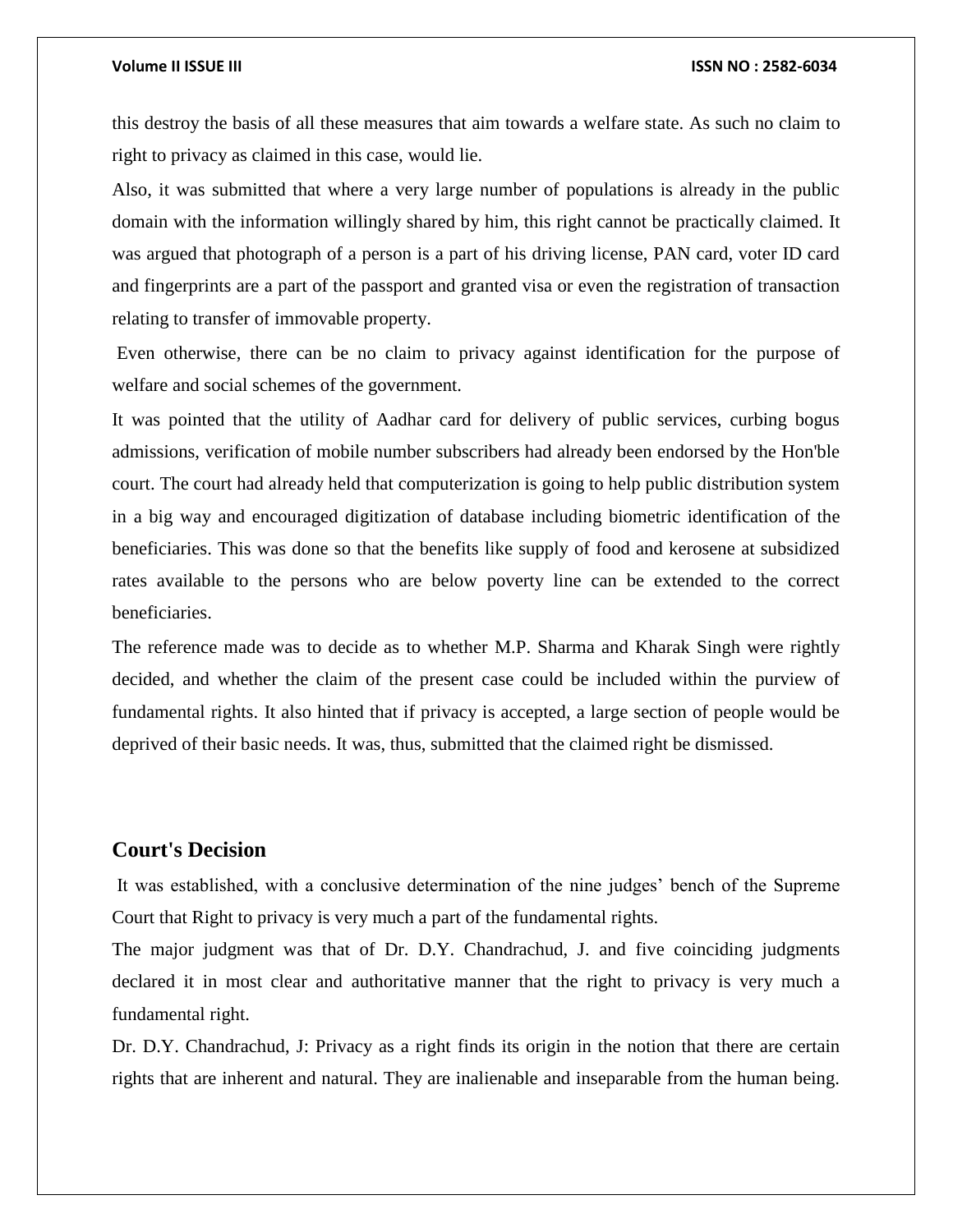They exist equally for all the individuals irrespective of the class, gender or orientation and are the foundational pillars of the Indian Constitution.

S.A. Bobde, J: Privacy is a condition precedent for enjoyment of any of the rights enshrined in part III of the constitution. Informational privacy does not deal with a person's body but a person's mind and, therefore, unauthorized use of any such information may lead to an infringement of this basic right which protects a person's choice.

J. Chelameswar, J: Privacy is intrinsic to freedom, liberty and guarantee and the right to privacy is inherent to liberties guaranteed by part III. Privacy is part of human dignity and is the right of every man. State has got no business in telling a man, sitting alone in his house, what he ought to read, or what he ought to watch. It is more than a mere derivative right.

R.F. Nariman, J: Privacy has both, negative and positive context. While negative context restrains the state from intrusing the life and liberty of its subjects, the positive context imposes obligation on the state to take all possible steps so that the privacy of an individual is maintained. Privacy, with regard to sharing of information is a challenge to privacy by both, state and nonstate parties as they leave marks and traces even without the knowledge of the user.

S.K. Kaul, J: The sanctity of privacy lies in its relationship with dignity. Privacy ensures that the human being leads a dignified life by securing himself as human personality from many kinds of unwanted interferences. While the expectation of privacy of a person varies from private to public, privacy cannot be deemed to be lost just because a person is in public arena. Privacy is also a postulate of dignity of a person and concerns arise when state interferes in the body and mind of its subjects. Thus, privacy was held to be emerging out of the foundation of fundamental rights enshrined in part III of the constitution of India. It was also held that privacy was in no way an absolute right and the state, and in certain cases, the non-state actors had authority to curtail this right of the citizens, by satisfying the action on the test of

1. Legitimate Aim- need, defined in terms of legitimate state aim 2. Proportionality- It ensures a rational nexus between the objects and the means adopted to achieve them.

3. Legality of the action in question - which postulates the existence of law.

Thus, a landmark judgment on 24th August 2017 was passed by a nine-judge bench of the Supreme Court of India, upholding the fundamental right to privacy under Article 21 of the constitution of India. The judgement consisted of 547 pages and it also consisted of a one final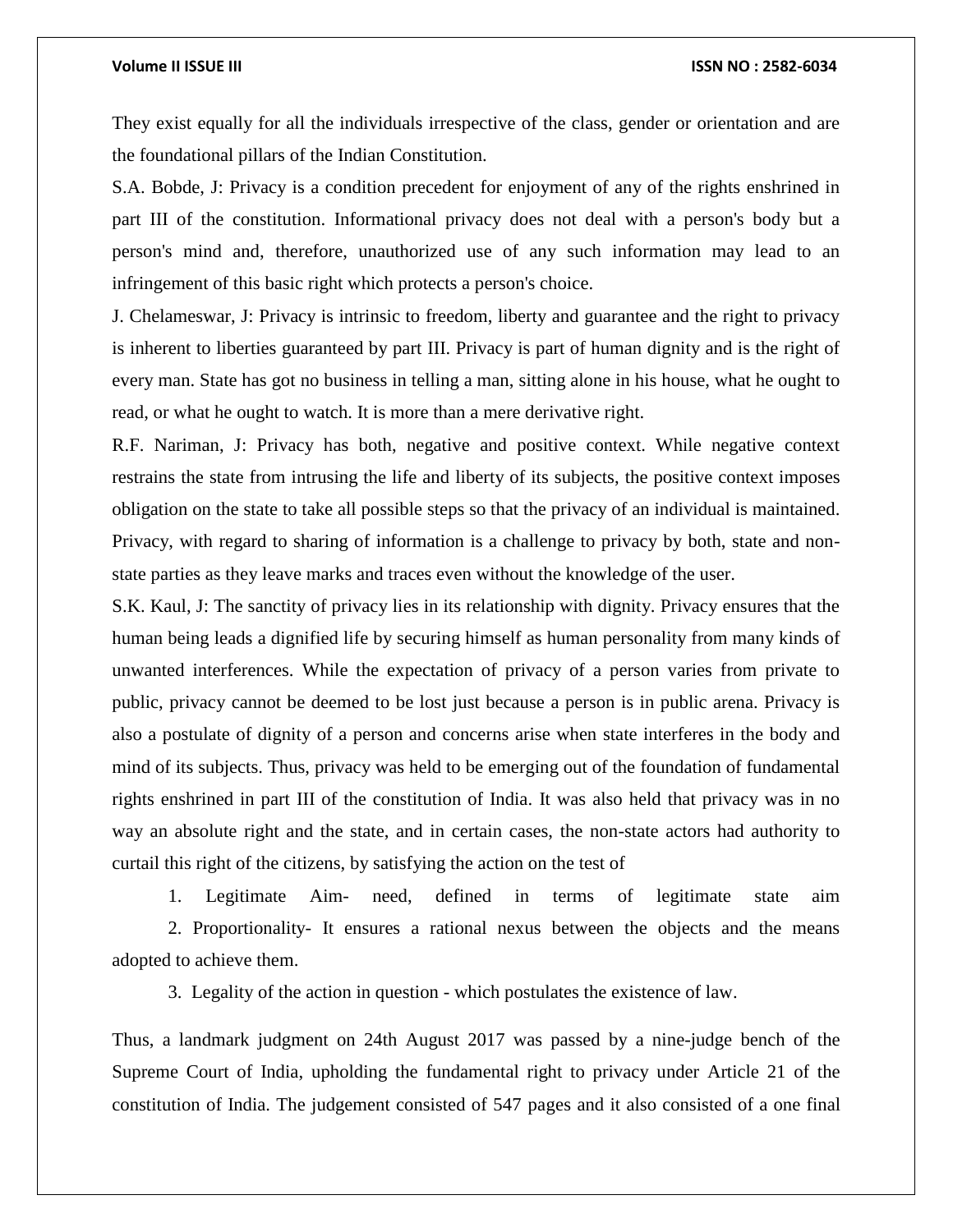order page order which states that *MP Sharma* and *Kharak Singh* are overruled, and the right to privacy is held protected under article 21 of the constitution and is fundamental right.

# **Analysis of the Judgement**

The Supreme Court has time and again interpreted the Constitution on issues that are not specifically mentioned therein. However, it is pertinent to mention that the principle of interpreting fundamental rights is particularly well-settled and calling this verdict judicial overreach is far-fetched.

Justice Chandrachud points out, "this judgement cannot be termed as a constitutional amendment brought by a judicial decision and in all fairness, there is immense merit in this line of argument.".

"The court has been criticised for arguing in favour of a consent-based privacy framework which may not be appropriate for the modern data-based disruptive technological setup".

A framework that is well beyond its terms of reference and the details of which are left for the executive to decide is recommended by the court. It does not make sense considering that the whole idea of privacy invasion immensely benefits the state.

# **Significance of Puttaswamy judgement**

Puttaswamy case lead to pronouncement of right to privacy as a fundamental right under Article 21 of the Indian Constitution. Thus, against oppression of state one can move to Supreme Court or high court. This will reinforce freedom of thoughts, expressions, beliefs etc and provide for protection against the state's interference in the private matters including marriage, family & sex. It will also help in preventing the situation of surveillance by the state.

Scrapping of section 377 of IPC will give boost to the rights of the transgender & LGBT as. are through Right to privacy protected the dignity  $\&$  integrity of a people's body, mind  $\&$  thoughts. In the case of any infringement in the private zone  $\&$  in case of unnecessary surveillance without the consent one can make the state accountable  $\&$  seek justice.

It will encourage awareness about the rights enjoyed by the citizens and further opens many doors for further debates.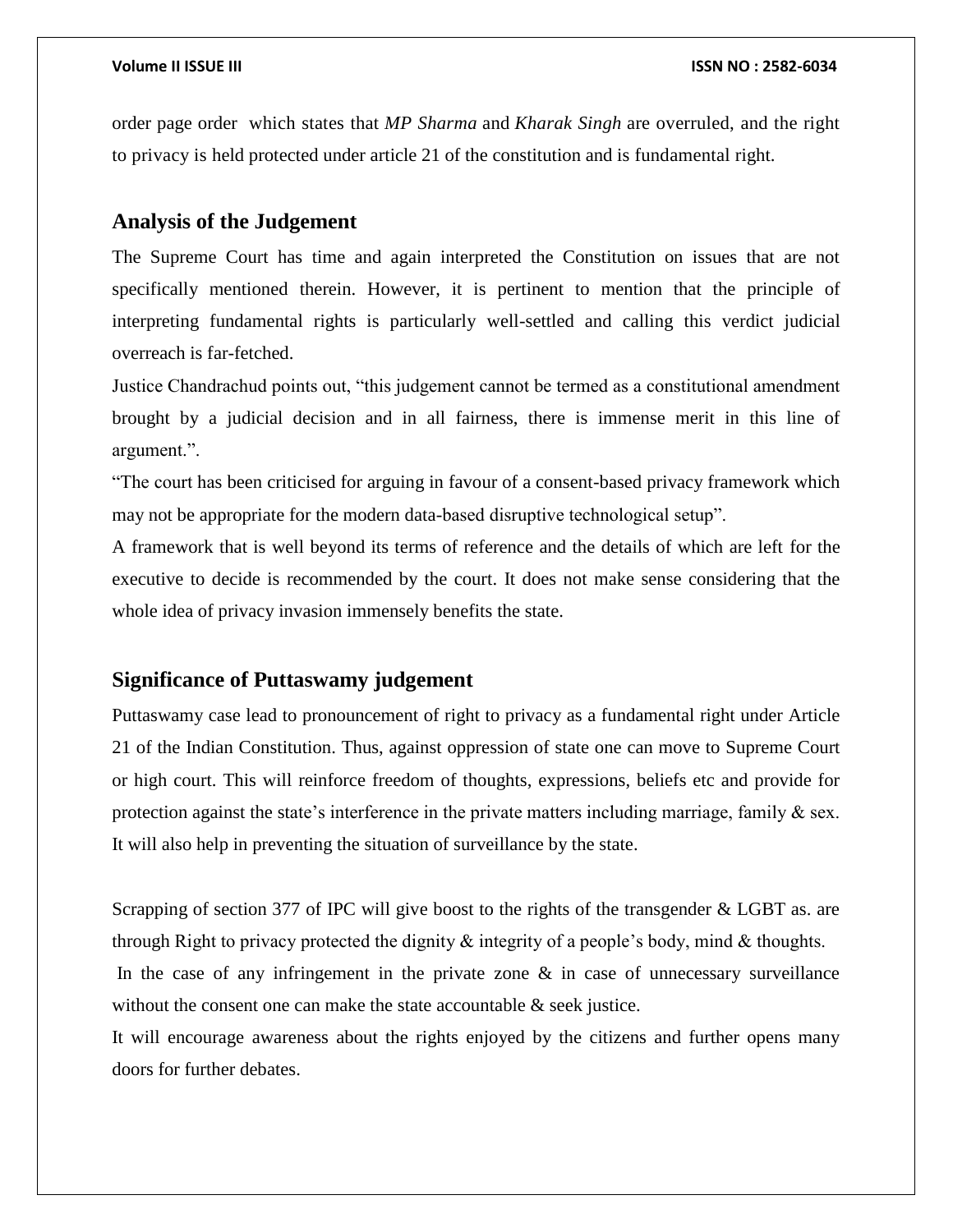This verdict on right to privacy challenges the validity of privacy policies of many companies and will make them transparent and accountable.

# **My Opinion on what government should do to protect right to privacy of**

## **Indian citizens**

Individual's consent should be must for the data sharing. State's consent must be obligatory to determine purpose and means of data processing. An independent regulatory body known as Data Protection Authority (DPA) is responsible for the enforcement and effective implementation of the law must be established.

Various regulations and laws should monitor and enforce diligently and transparently by the government. Research and awareness about citizen's right to privacy should be promoted by the government. The use of sensitive personal data that like biometric shall be prohibited without written consent. An appellate tribunal to hear and dispose of any appeal against an order of breach of privacy shall be establish by the Central Government. For violations of the data protection law penalties should be imposed. Compensation for loss of privacy should be given to individual from such fines.

In the era of increased cybercrimes and frauds, Supreme Court judgement is critical for rights of Indian citizens. Securing its citizen's rights is the responsibility of government. There should be a close vigil over various companies by the government and a ban on companies that are involved in privacy breach.

### **V - Conclusion**

Thus, from the above it is concluded that right of privacy is a fundamental right in India after the decision of the Puttuswamy case. It is a right that protects the inner sphere of an individual from interference of both State and non-State actors and also allows the individuals to make autonomous life choices.

As a part of the freedoms guaranteed by Part III of the Constitution and under Article 21the right to privacy is protected as an intrinsic part of the right to life and personal liberty.